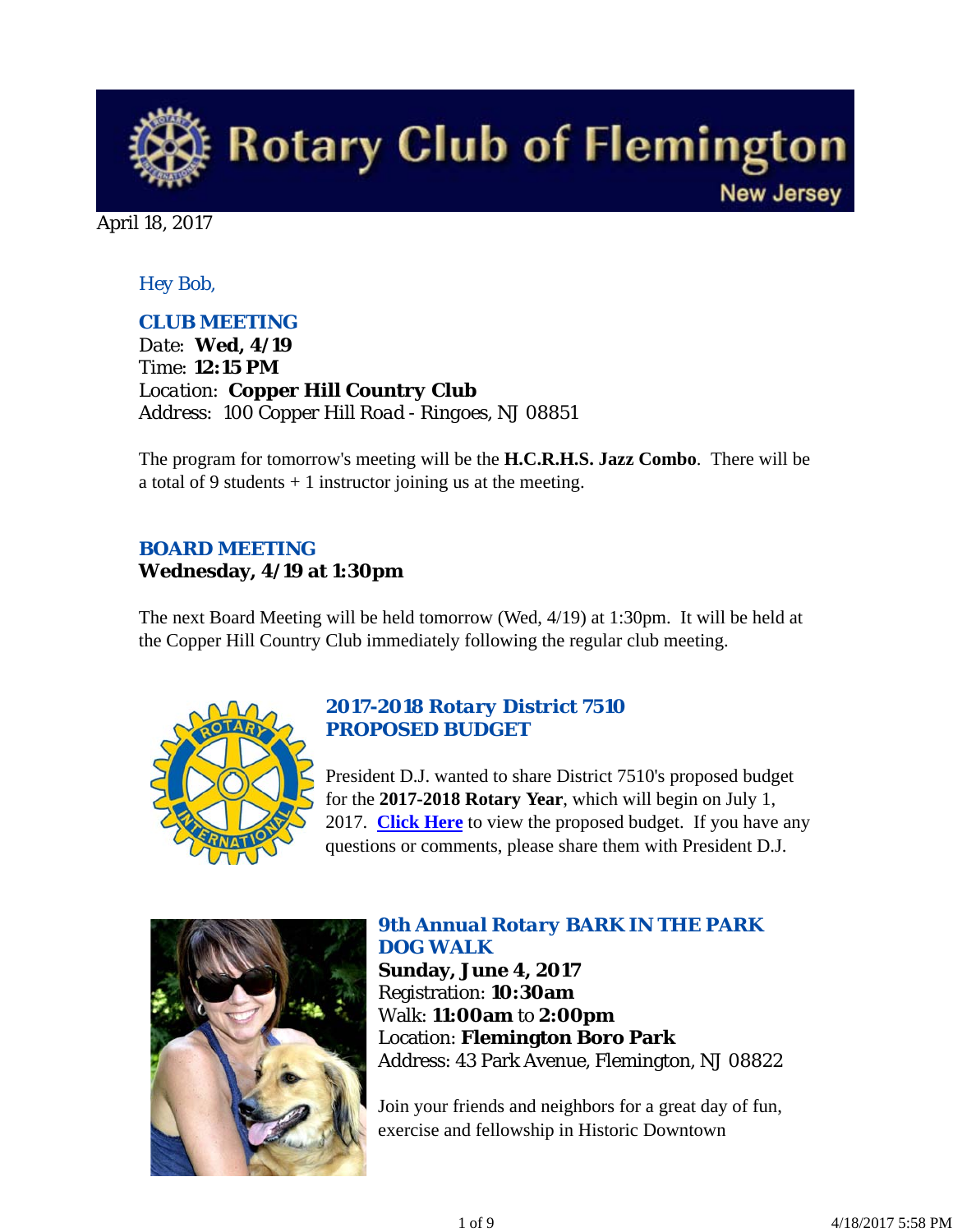

All net proceeds of the event go to Rotary Charities and local pet rescue organizations, especially **Animal Alliance**, a non-profit, volunteer-run pet adoption and spay/neuter

outreach animal welfare organization.

You can also enjoy great food from several local restaurants (for people!), plus fabulous pet contests, including best pet costume and most photogenic pet, to name a few.

There will also be terrific live music from **SunDog**!

**Click Here** or visit www.FlemingtonRotaryNJ.org for more information, or click the links below to download the following event forms:

- **Walker Registration Form**.
- Event Brochure Coming Soon.
- **Sponsor Registration Form**.
- **Vendor Registration Form**.

# **Event Rules**:

- 1. We welcome well-mannered, friendly, non-aggressive dogs & pets.
- 2. Leashes are required (no longer than 6' & no retractable leashes, please).
- 3. Walk will take place rain or shine no refunds.
- 4. Dogs should wear current rabies tag or have proof of vaccination.
- 5. Limit 3 dogs per walker.
- 6. Scooping is required (bags provided).
- 7. Please stay on the sidewalks.

# *NEW MEMBER* **Dianne Durland**

The Membership Committee, Board and club have approved **Dianne Durland** for membership in the Rotary Club of Flemington. Dianne was proposed by Jim Davidson. She will have the classification of "**Community Banking**". She is the Assistant Vice President / Relationship Manager for Unity Bank located on Main Street in Flemington. She lives in Somerville, NJ. Dianne previously chaired the Young Entrepreneur Award Committee for the Bridgewater-Somerville Rotary Club. Her other activities include being an Ambassador for the H.C. Chamber of Commerce and being a Board Member of the Somerville Board of Education.

President D.J. announced this information at the 3/29/2017 lunch meeting. Members had until the end of business on Wednesday, 4/5/2017 to submit a written objection to the board. Since no objections were received, Dianne is eligible for membership and will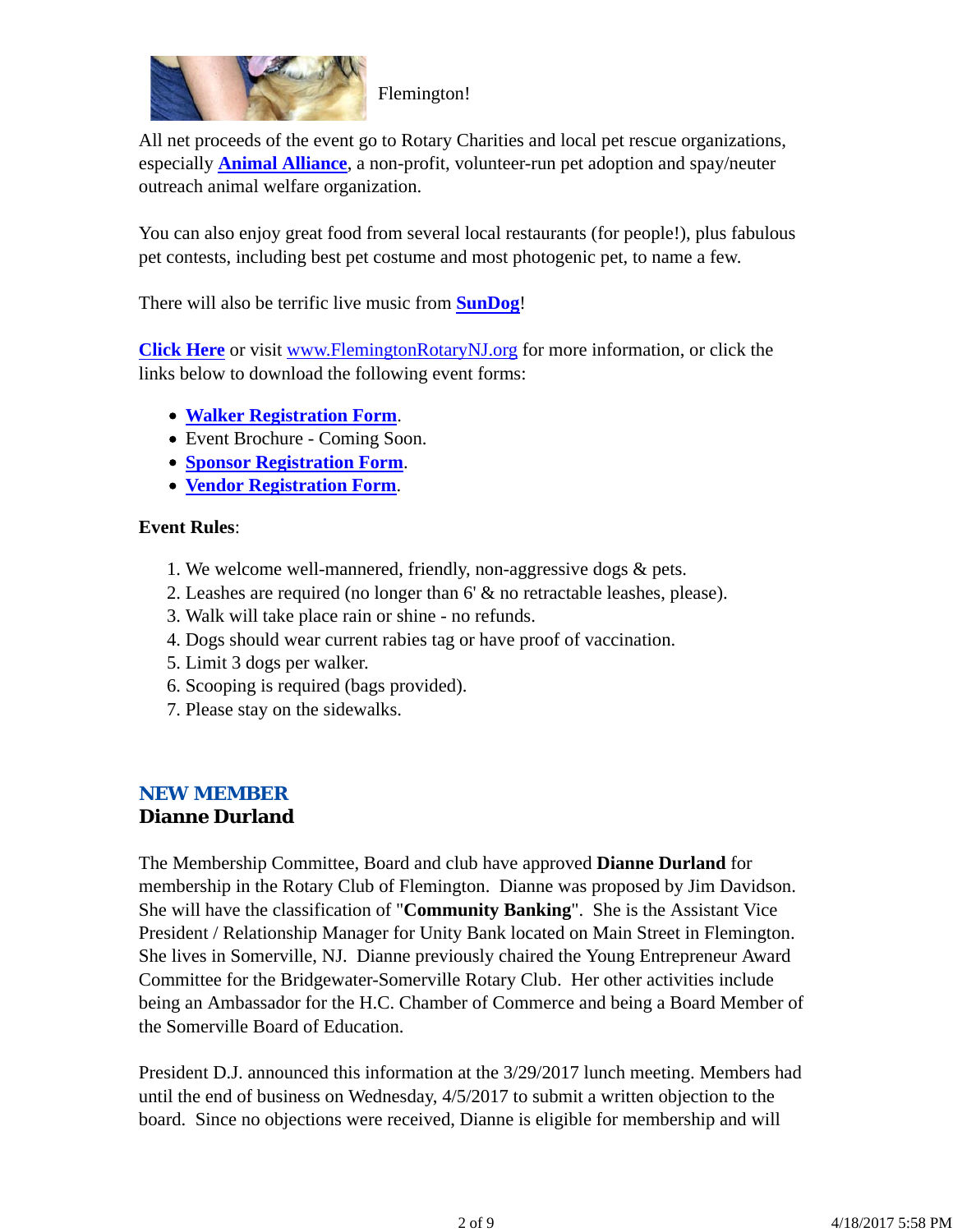have her Orientation meeting scheduled.

# *BEYOND THE HUNT* **Article by Bob Newland**

You may recall, our fellow member Bob Newland and his wife Traci visited South Africa last year. When they returned from their trip they initiated a humanitarian project to restore a building at a foster home into a school. Through social media, networking and a generous grant from our Rotary District, they were able to complete the remodel by the end of the year. The Cornerstone foster home serves approximately 32 children. To read more about the project you can visit the link below. Bob also authored a magazine article that was published by the Lehigh Valley Chapter of Safari Club International in their 2016 Annual.

**Click Here** to view the article that Bob wrote. Very nice job, Bob!



#### *The Flemington Rotary MEMBER DIRECTORY Is Updated on the Website*

A PDF copy of the Club Directory kept on the club website, located on the password protected "**Members Only**" page. To access this, simply goto **www.FlemingtonRotaryNJ.org** and click on "Members

Only" in the upper left. The page is password protected. If you do not have the password, simply email us and request it.

If you see any updates that need to be made (a change of address, email, phone number, something is not listed correctly, etc.), please email Sandy Clark and request any changes to be made. **Click Here** to generate an email to Sandy.



# *SPEAKERS & PROGRAMS BEING SOUGHT*

Mick Schaible is looking for some ideas for upcoming meeting programs and speakers. If you have any leads, please pass them onto Mick, who will follow-up to schedule the speaker.

**Click here** to generate an email directly to Mick.



*HUNTERDON COUNTY CHAMBER OF COMMERCE*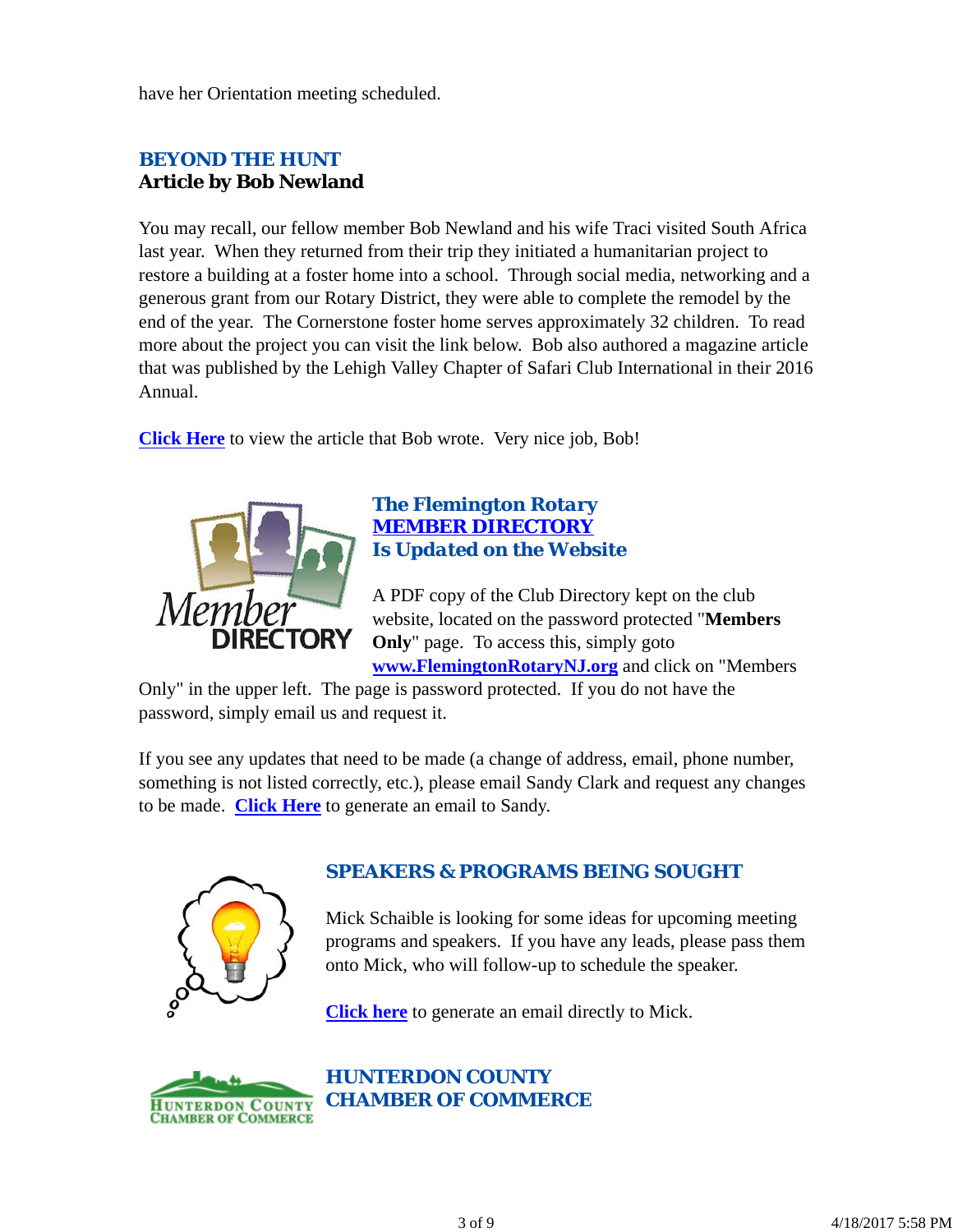As you know, the Rotary Club of Flemington is a member of the H.C. Chamber of Commerce. This enables all Rotarians the ability to attend a Chamber function as a "member". If someone asks you what your business is, you would explain that you are a member representing the Rotary Club of Flemington. **Click Here** to visit the Chamber website for a listing of upcoming events.

## *ROTARY DISTRICT 7510 NEWS*

**Click Here** to read the current news from our Rotary District 7510.

# *UPCOMING DATES TO NOTE:*

Wed,  $4/19$ : H.C.R.H.S. Jazz Combo (9 students + 1 instructor).

Wed, 4/26: Student Fiddlers from the Hunterdon Central Regional High School. Plus, Gary White, Current Executive Director of the Food Pantry, will bring the New Executive Director for introduction and to receive the Soup Cook-Off donation check from Flemington Rotary. **Please plan for this meeting to start early this day**.

Wed, 5/03: Kim Metz: New Fundraiser Idea. Wed, 5/10: TBA. Wed, 5/17: TBA. Wed, 5/24: TBA. Wed, 5/31: H.C.R.H.S. Madrigal Girls Chorus.

Wed, 6/07: TBA.

Wed, 6/14: Rev. Stefan Hippler, who is a member of the Rotary Club of Signal Hill Cape Town, South Africa. He will be speaking about HOPE Cape Town, Rotary's fight against aids in Cape Town Africa. The nature of the presentation is to share the important work being done by HOPE Cape Town on behalf of children and their families, who suffer from AIDS and related illnesses, in the Western Cape. HOPE Cape Town is a Non-governmental/not for profit agency. Rev. Hippler is the co-founder of HOPE Cape Town and currently the Director. He also serves as a Director of HOPE Cape Town USA.

Wed, 6/21: TBA. Wed, 6/28: Tentative Date for the **Changing of the Guard Dinner**.

**Next RCOF Board Meeting**: Tues, TBA at 5:30 PM. (Held bi-monthly). **Next Membership Meeting:** Wed,  $4/12/2017$  at 1:30 PM (Usually the 2<sup>nd</sup> Wed).

## **Upcoming RCOF Club Events, Fundraisers, Fellowship Events, Etc**.:

6/4/17 (Sun): Bark In The Park (Dog Walk) TBA: Pedals for Progress Bicycle Collection

## **Rotary District 7510 Events & Functions:**

5/5 to 5/7/17: District Conference at the Shawnee Inn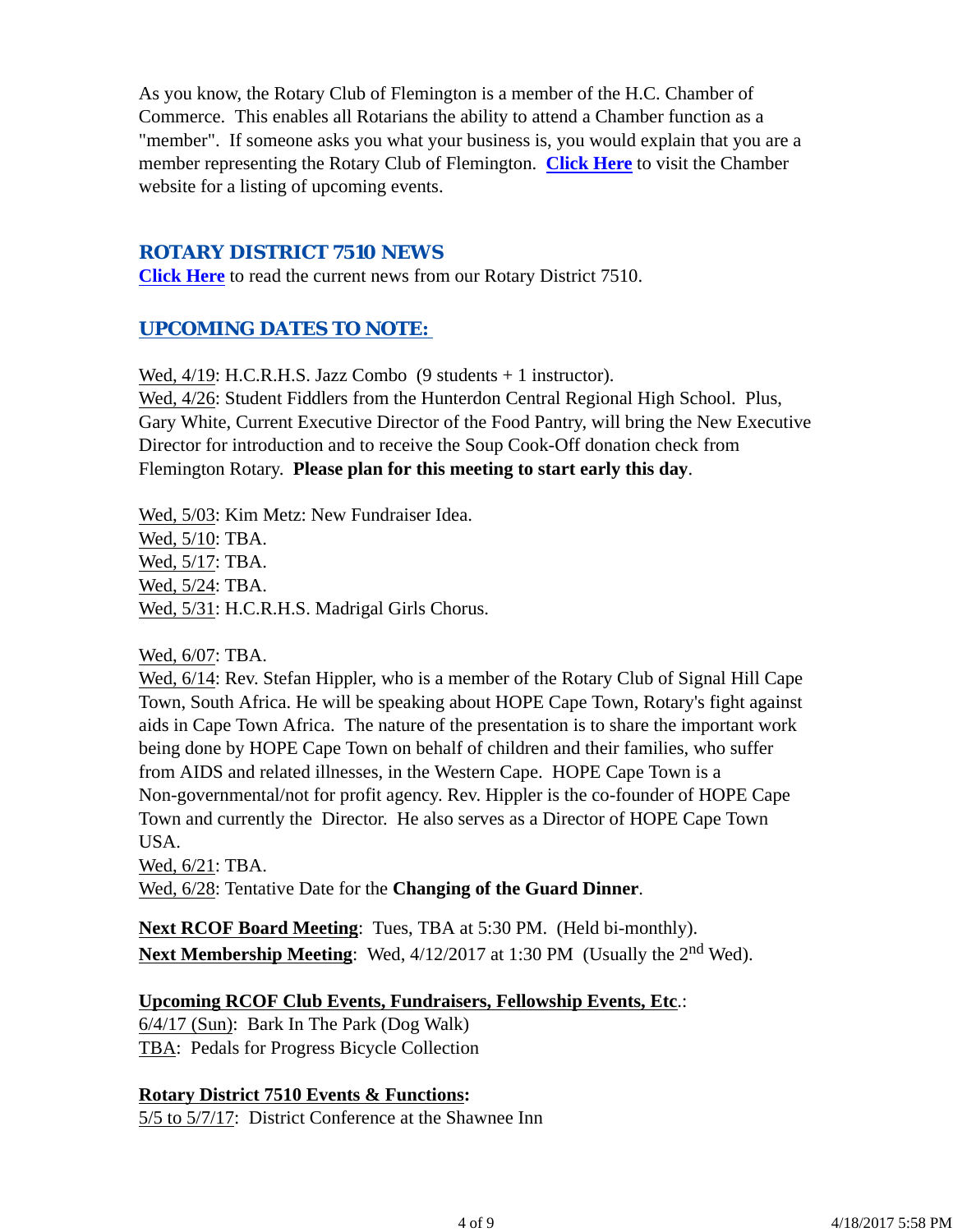5/15/17: District Assembly 6/10 to 6/14/17: Rotary International Convention in Atlanta, Georgia 6/29/17: District Changing of the Guard

# *COMMITTEE LIST:*

**Click Here** to download the listing of all current Club Committee's and its members.

# *"MEMBERS ONLY" WEBSITE:*

# **Click Here for the Members Only section of the website to find:**

- 1) The "Membership Proposal Form" to propose a new member.
- 2) New Member Information.
- 3) An Online Copy of the Club Membership Directory.
- 4) A Link to All Photos Albums of the Club.

## *ROTARY WEBSITE LINKS:*

Rotary International: **www.Rotary.org** Rotary District 7510: **www.RotaryNJ.org**

## *NEARBY ROTARY CLUB MEETINGS:*

As A Rotarian, you are Welcome to attend a Rotary Club meeting anywhere in the world. Click here for the Rotary Club Locator App. Or see below for some local meetings:

## Mondays

**Lambertville/New Hope** (6:30 pm) - Lambertville Station Restaurant; 11 Bridge Street, Lambertville NJ 08530

**Piscataway** (12:15 pm) - Radisson Hotel; 21 Kingsbridge Road, Piscataway, NJ 08854

## Tuesdays

**Whitehouse** (12:15 pm) - Max's 22; 456 Route 22 West, Whitehouse Station, NJ 08889 **Princeton** (12:15 pm) - The Nassau Club; 6 Mercer Street, Princeton, NJ 08540 **Bridgewater-Bound Brook** (12:15 pm) - Arbor Glenn; 100 Monroe St, Bridgewater 08807

## Wednesdays

**Branchburg Township** (7:30 am): Stoney Brook Grille; 1285 Route 28, North Branch, NJ 08876

**Flemington** (12:15pm): Copper Hill Country Club; 100 Copper Hill Road, Ringoes, NJ 08851

**Hillsborough Township** (6:15 pm): Pheasant's Landing; 311 Amwell Road (Rt. 514), Hillsborough, NJ 08844

## Thursdays

**Clinton Sunrise** (7:30 am): Clinton Fire Department; New Street, Clinton, NJ 08809 **Somerville/Bridgewater** (12:15 pm): Bridgewater Manor; 1251 US Highway 202/206,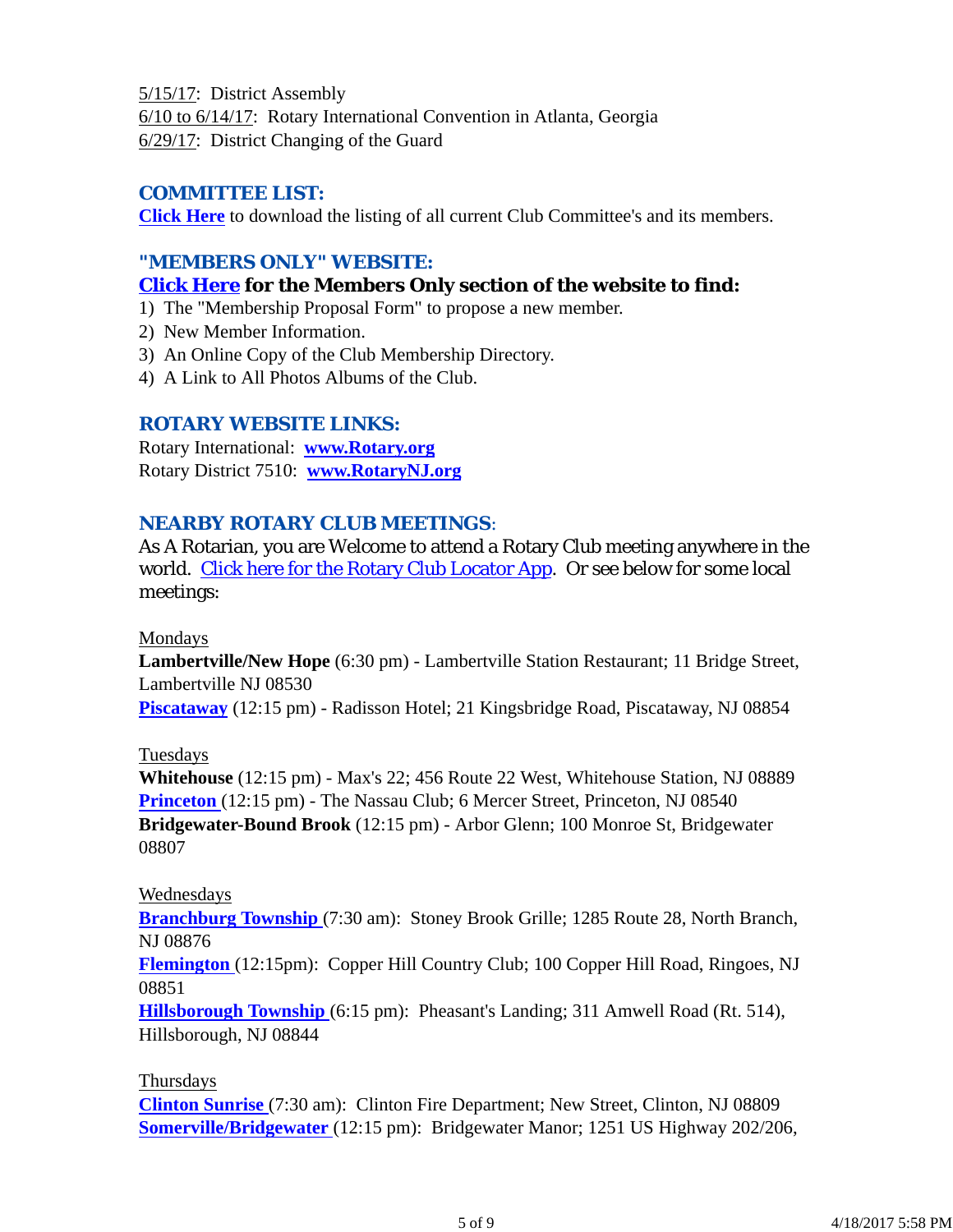Bridgewater, NJ 08807 **Trenton** (12:15 pm): Freddie's Tavern; 12 Railroad Avenue, West Trenton, NJ 08628

Fridays

**North Hunterdon** (12:15 pm): Beaver Brook County Club; 25 County Club Drive, Annandale, NJ 08801

**Princeton Corridor** (12:15pm): Hyatt Regency; 102 Carnegie Center, Rt. 1 North, Princeton, NJ 08540

#### eClub

**Rotary eClub of Hunterdon Horizon**: View website for meetings or online makeups.

# RI President's Call for Action in **2016-2017**: **"Rotary Serving Humanity" Rotary Club of Flemington - Our 93rd Year**

Founded October 3, 1923 \* Charter #1529 \* District 7510

| <b>Club President</b>                    | <b>Daniel James "D.J." Wright</b>                 |
|------------------------------------------|---------------------------------------------------|
| President-Elect                          | <b>Kim Metz</b>                                   |
| Secretary                                | <b>Karen Widico</b>                               |
| Treasurer, General                       | <b>Bob Newland</b>                                |
| Treasurer, Lunch                         | <b>Michael Goodwin</b>                            |
| <b>Board Member</b>                      | Mick Schaible (immediate Past-President)          |
| <b>Board Member</b>                      | <b>Sandy Clark</b>                                |
| <b>Board Member</b>                      | <b>Joe Ziegler</b>                                |
| Sergeant-at-Arms                         | <b>Ken Skowronek</b>                              |
| R.I. President                           | <b>John F. Germ</b> (Chattanooga, Tennessee, USA) |
| District Governor (DG)                   | <b>Charles Minton</b> (Union, NJ)                 |
| District Governor Elect (DGE)            | <b>Bob Zeglarski</b> (Roselle-Rosselle Park)      |
| District Governor Nomimee (DGN)          | <b>John Shockley</b> (Hillsborough)               |
| <b>Assistant District Governor (ADG)</b> | Albert Varga (Lambertville-New Hope)              |

Club Meetings: **Wednesday, 12:15 pm, Copper Hill Country Club** 100 Copper Hill Road, Ringoes 08551

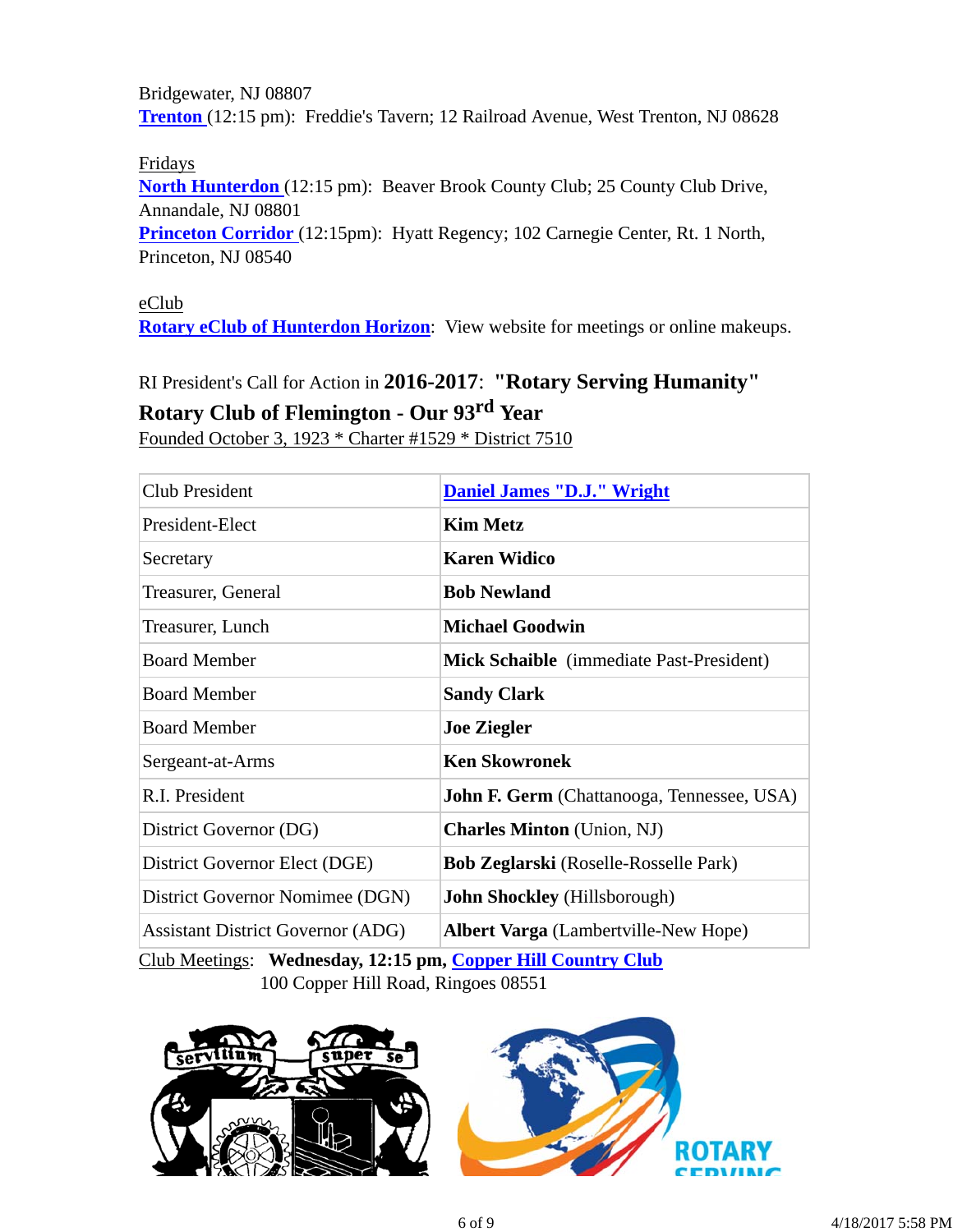

*MISSION STATEMENT*: The mission of Rotary International is to assist and guide Rotarians and Rotary clubs to accomplish the Object of Rotary to ensure Rotary's continuing relevance and to help build a better world, emphasizing service activities by individuals and groups that enhance the quality of life and human dignity, encouraging high ethical standards, and creating greater understanding among all people to advance the search for peace in the world.

**THE OBJECT OF ROTARY:** The object of Rotary is to encourage and foster the ideal of service as a basis of worthy enterprise and, in particular, to encourage and foster:

**1st**: The development of acquaintance as an opportunity for service;

**2nd**: High ethical standards in business and professions, the recognition of the worthiness of all useful occupations, and the dignifying of each Rotarian's occupation as an opportunity to serve society;

**3rd**: The application of the ideal of service in each Rotarian's personal, business and community life;

**4th**: The advancement of international understanding, goodwill, and peace through a world fellowship of business and professional persons united in the ideal of service.

**THE 4-WAY TEST:** "Of the things we think, say or do:

- **1st**: Is it the Truth?
- 2<sup>nd</sup>: Is it Fair to all concerned?
- **3rd**: Will it build goodwill and better friendships?
- **4th**: Will it be beneficial to all concerned?"

## *ROTARY's AVENUE'S OF SERVICE*:

**1)** Through **Club Service**, we have fun, build lasting friendships, and make sure that our club runs well.

**2)** Through **Vocational Service**, we volunteer our professional skills to serve others and promote integrity in everything we do.

**3)** Through **Community Service**, we address local needs and work with our community to bring lasting improvements.

**4)** Through **International Service**, we meet humanitarian needs around the globe and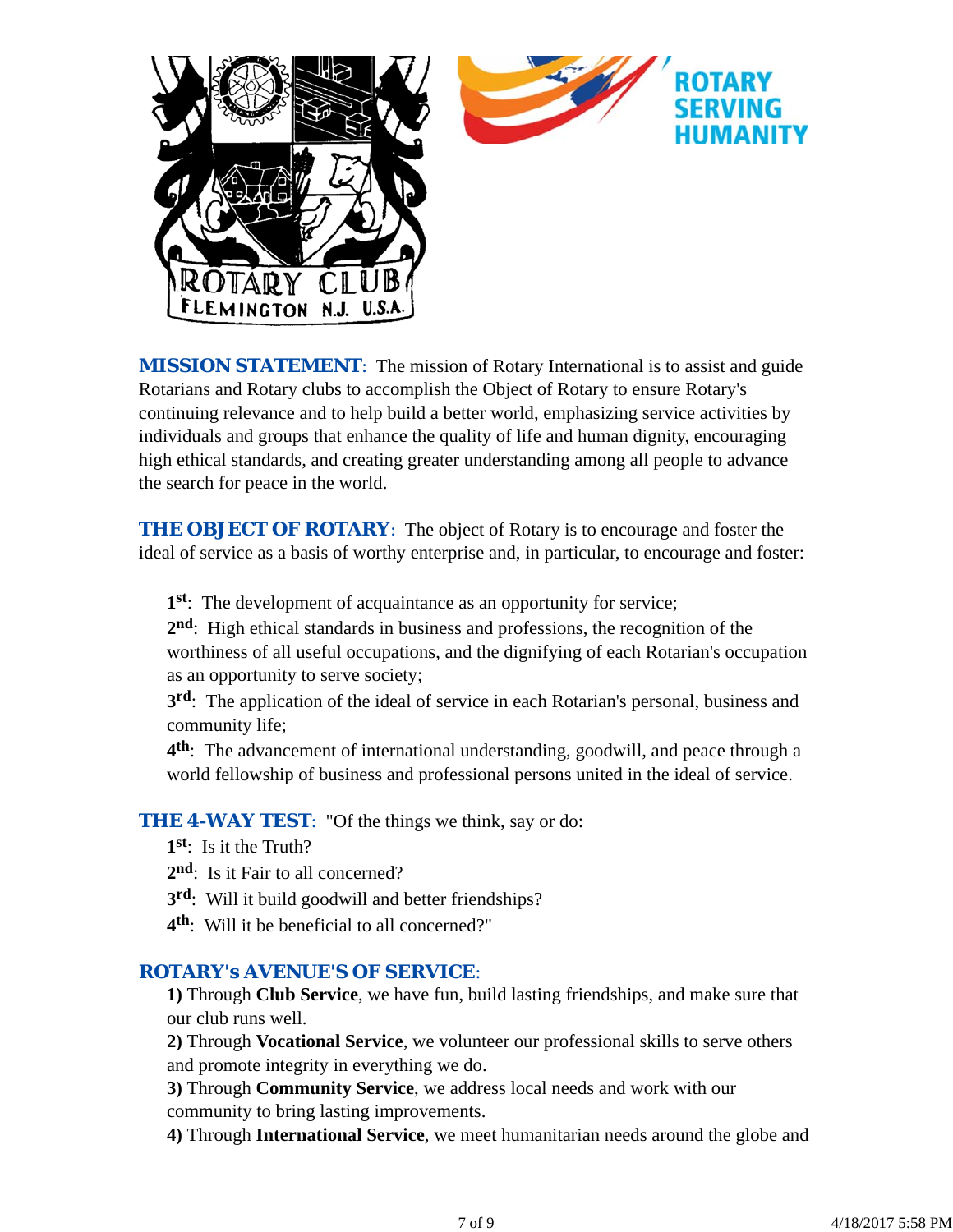promote world understanding and peace.

**5)** Through **Youth Service**, we work with young people to help them become the next generation of leaders, visionaries, and peacemakers.

# **2016-2017 CLUB MEMBER ROSTER Rotary Club of Flemington, NJ**

Current Number of Members: 41

| <b>Rotarian</b>                   | <b>Member Since</b> | <b>Classification</b>             |
|-----------------------------------|---------------------|-----------------------------------|
| Black, Bruce B.                   | 2007                | <b>Health and Fitness</b>         |
| Bohler, Herbert C. (Herb)         | 1977                | <b>Specialty Advertising</b>      |
| <b>Boynton, Adam</b>              | 2016                | <b>Church / Social Services</b>   |
| Chittenden, Robert L. (Bob)       | 2003                | M.E.F.P. Consulting Engineering   |
| Clark, Arthur L. (Sandy)          | 1987                | Printing                          |
| Davidson, James G. (Jim)          | 2002                | <b>Rubber Products</b>            |
| del Campo, Ann                    | 2016                | <b>Scientist &amp; Farmer</b>     |
| <b>Durland, Dianne</b>            | 2017                | <b>Community Banking</b>          |
| Ferrari, Frederick J. (Fred)      | 1964                | Orthodontia                       |
| Fisher, Charles H. (Charlie)      | 1961                | <b>Funeral Services</b>           |
| Fisher, Thomas H. (Tom)           | 2012                | Property & Casualty Insurance     |
| Fogarty, Kyle M.                  | 2017                | <b>Financial Advisor</b>          |
| <b>Goodwin, Michael S.</b>        | 2016                | <b>Youth Development</b>          |
| Harrison, Jeffrey (Jeff)          | 1996                | Psychotherapy                     |
| <b>Hyatt, Frederic D. (Fred)</b>  | 2017                | <b>Retired - Aerospace</b>        |
| Kamnitsis, Christopher P. (Chris) | 2001                | <b>Financial Planning</b>         |
| <b>Kritharis, Nikolaos (Nik)</b>  | 2016                | <b>Dentistry</b>                  |
| Liebross, Ira                     | 1997                | <b>Family Medicine</b>            |
| Loew, Darren                      | 2002                | <b>Orthodontics</b>               |
| Martin, Teresa (Terry)            | 1993                | Solid Waste/Recycling             |
| Mazujian, Harry                   | 2004                | Clergy                            |
| McWilliams, Nancy                 | 1992                | Psychotherapy                     |
| Metz, Kim                         | 2007                | <b>Technical Education</b>        |
| Muller, George D.                 | 1964                | <b>Cut Glass Manufacturing</b>    |
| Newland, Robert D. (Bob)          | 1998                | Insurance                         |
| Ownes, Terry M.                   | 1987                | <b>Floor Covering</b>             |
| Phelan, Christopher J. (Chris)    | 2009                | <b>Chamber Of Commerce</b>        |
| Randolph, R. Wayne                | 1982                | <b>Veterinary Medicine</b>        |
| Ruberto, Johanna S.               | 2016                | <b>High School Administration</b> |
| Schaible, R. Michael (Mick)       | 1998                | <b>Appraisal Services</b>         |
| Skowronek, Kenneth J. (Ken)       | 1994                | <b>Family Law</b>                 |
| Sollner, Richard F. (Dick)        | 1962                | Air Transportation                |